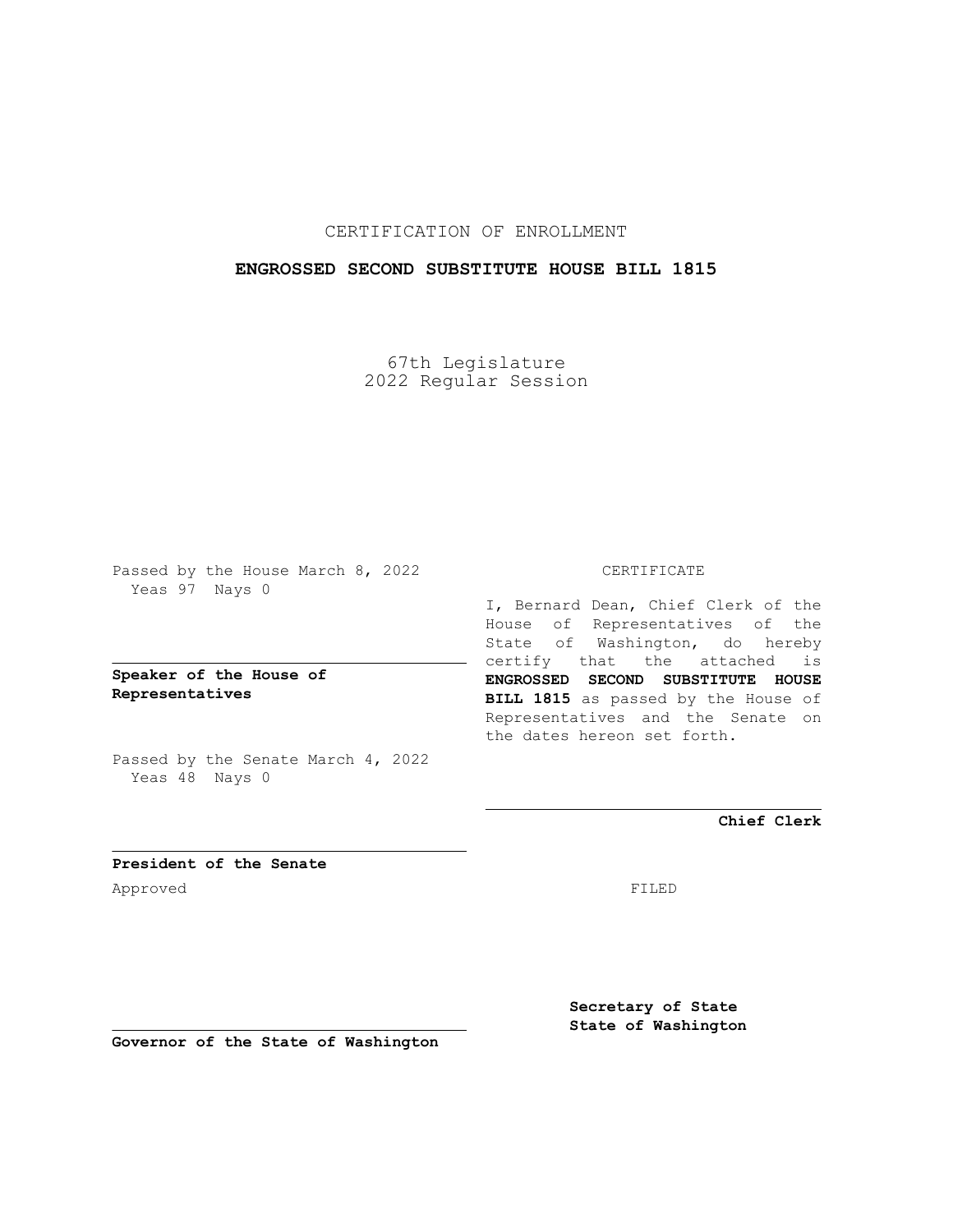### **ENGROSSED SECOND SUBSTITUTE HOUSE BILL 1815**

AS AMENDED BY THE SENATE

Passed Legislature - 2022 Regular Session

# **State of Washington 67th Legislature 2022 Regular Session**

**By** House Transportation (originally sponsored by Representatives Ryu, Boehnke, J. Johnson, Berry, Fitzgibbon, Orwall, Shewmake, Leavitt, Chase, Sells, Gregerson, Bateman, Fey, Goodman, Robertson, Macri, Ramos, Santos, Wylie, Simmons, Slatter, Bergquist, Tharinger, Valdez, Thai, Wicks, Pollet, Graham, Young, and Frame)

READ FIRST TIME 02/07/22.

1 AN ACT Relating to deterring catalytic converter theft; amending 2 RCW 19.290.020, 19.290.030, 19.290.070, 46.80.080, 36.28A.240, and 3 43.43.885; adding a new section to chapter 46.80 RCW; adding a new 4 section to chapter 9A.56 RCW; creating new sections; recodifying RCW 5 19.290.070; prescribing penalties; providing effective dates; and 6 declaring an emergency.

7 BE IT ENACTED BY THE LEGISLATURE OF THE STATE OF WASHINGTON:

 NEW SECTION. **Sec. 1.** The legislature finds that rates of catalytic converter theft have rapidly increased statewide and nationwide, due in part to existing challenges with accurately identifying stolen catalytic converters. The legislature further finds that victims of catalytic converter theft often incur costs that far exceed the monetary value of the catalytic converters themselves. The legislature further finds that catalytic converter theft is a multifaceted issue that requires collaborative effort between law enforcement agencies, insurance companies, scrap metal dealers, and other involved parties to identify comprehensive solutions.

19 Therefore, the legislature intends to carefully examine the 20 catalytic converter theft issues in Washington state and conduct a 21 study to make a variety of recommendations to the legislature,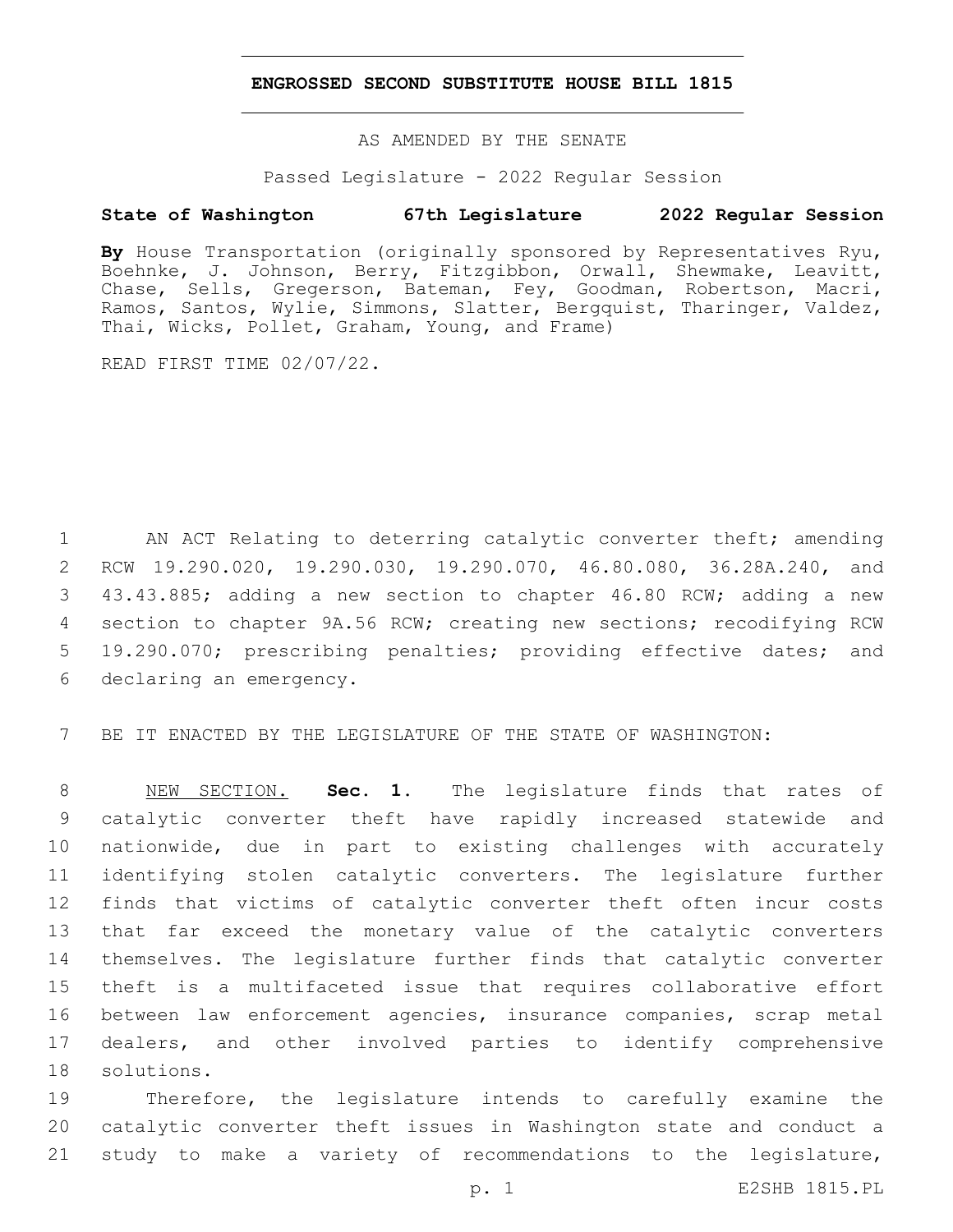including recommendations for a potential pilot program, to reduce the occurrence of catalytic converter theft. The legislature further intends to provide funding for a grant program focused on metal theft 4 and unlawfully obtained metal.

 NEW SECTION. **Sec. 2.** (1) The Washington State University shall convene a catalytic converter theft work group to study and provide options and recommendations related to reducing catalytic converter theft in Washington state. (2) The work group shall consist of, but is not limited to, 10 members representing the following: (a) One member representing the Washington state patrol; (b) One member representing the Washington association of 13 sheriffs and police chiefs; (c) One member representing the Washington association of 15 prosecuting attorneys; (d) One member representing the office of public defense; (e) One member representing the superior court judges' 18 association: (f) One member representing the district and municipal court 20 judges' association; (g) One member representing the association of Washington cities; (h) One member representing the office of the attorney general; (i) One member representing the property and casualty insurance 24 industry; (j) One member representing the scrap metal recycling industry; (k) One member representing the auto dealer industry; 27 (1) One member representing the auto manufacturer industry; (m) One member representing the catalytic converter manufacturer 29 industry; (n) One member representing the towing and recovery association 31 of Washington; (o) One member representing the Washington state independent auto 33 dealers association; (p) One member representing the Washington independent business 35 association; (q) One member representing the Washington organized retail crime 37 association; and (r) Two members representing individuals with lived experience being charged with, or convicted of, organized theft.

p. 2 E2SHB 1815.PL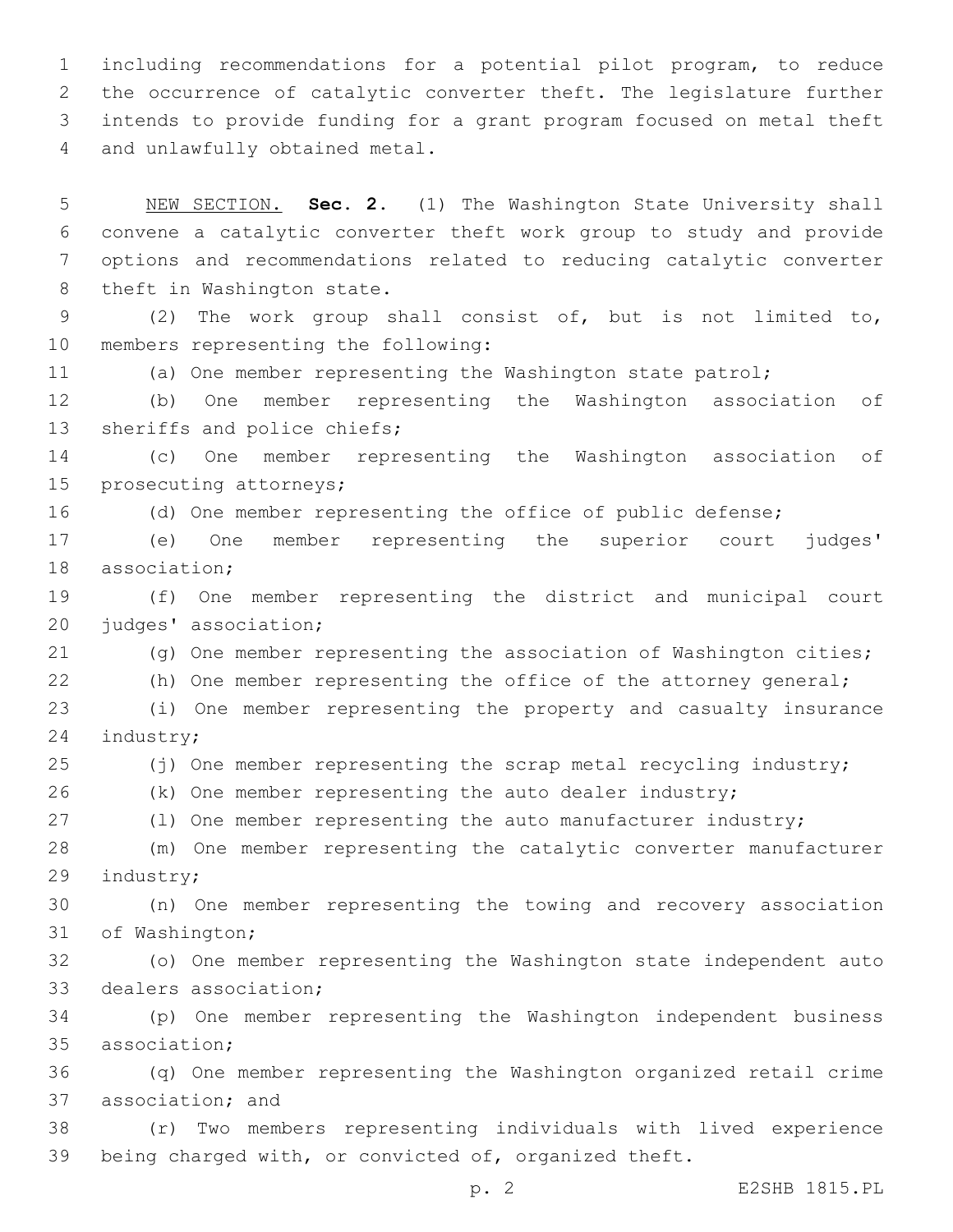(3) The work group's study shall include, but is not limited to, 2 the following:

(a) A review of state laws related to catalytic converter theft;

 (b) A review of national efforts to address catalytic converter theft to determine whether there are best practices from other jurisdictions on how to effectively deter and end catalytic converter 7 theft;

 (c) Data collection and analysis of catalytic converter theft 9 incidents across the state;

 (d) Options to deter and end catalytic converter theft, including 11 marking of catalytic converters;

 (e) Options and opportunities to reduce costs to victims of 13 catalytic converter theft; and

 (f) A review of the effectiveness of the grant and training 15 program created under RCW 36.28A.240.

 (4) The work group's recommendations shall include, but are not 17 limited to, the following:

(a) Changes to state law to reduce catalytic converter theft;

 (b) A potential pilot program that could be implemented to decrease catalytic converter theft, including by prioritizing communities with the highest incidence of catalytic converter theft or communities experiencing the most financial impact due to 23 catalytic converter theft; and

 (c) Cost estimates for the pilot program and recommendations on evaluation criteria and metrics to determine the efficacy and 26 benefits of the pilot program.

 (5) The work group shall provide a preliminary report and recommendations to the transportation and public safety committees of the legislature by November 1, 2022. The work group shall provide a final report and recommendations, including recommendations on a potential pilot program, to the transportation and public safety 32 committees of the legislature by January  $1, 2023$ .

 **Sec. 3.** RCW 19.290.020 and 2013 c 322 s 5 are each amended to 34 read as follows:

 (1) At the time of a transaction, every scrap metal business doing business in this state shall produce wherever that business is conducted an accurate and legible record of each transaction involving private metal property or nonferrous metal property. This record must be written in the English language, documented on a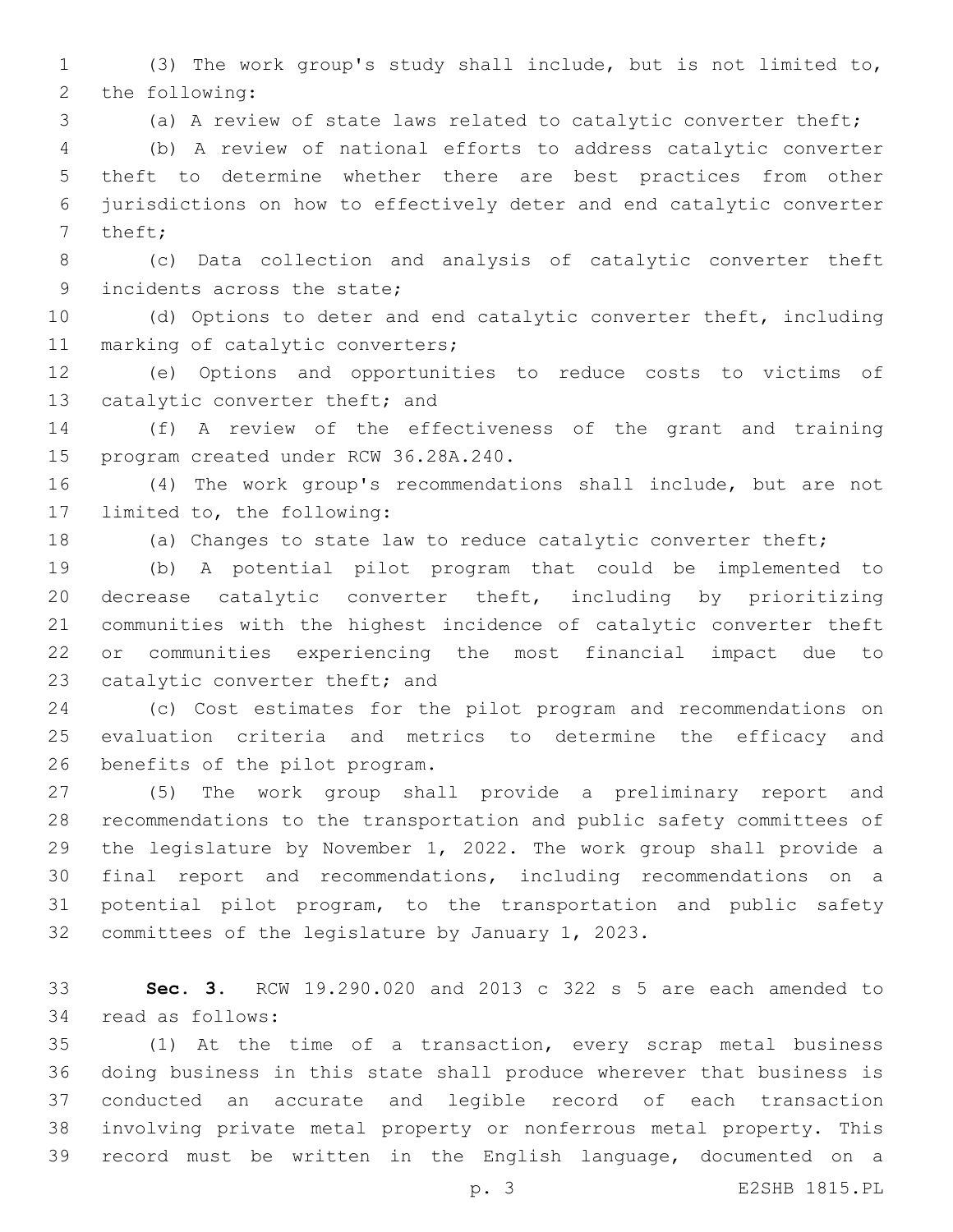standardized form or in electronic form, and contain the following 2 information:

 (a) The signature of the person with whom the transaction is made;4

(b) The time, date, location, and value of the transaction;

 (c) The name of the employee representing the scrap metal 7 business in the transaction;

 (d) The name, street address, and telephone number of the person 9 with whom the transaction is made;

 (e) The license plate number and state of issuance of the license plate on the motor vehicle used to deliver the private metal property 12 or nonferrous metal property subject to the transaction;

 (f) A description of the motor vehicle used to deliver the private metal property or nonferrous metal property subject to the 15 transaction;

 (g) The current driver's license number or other government- issued picture identification card number of the seller or a copy of 18 the seller's government-issued picture identification card; ((and))

 (h) A description of the predominant types of private metal property or nonferrous metal property subject to the transaction, utilizing the institute of scrap recycling industries' generally 22 accepted terminology, and including weight, quantity, or volume; and

 (i) For every transaction specifically involving a catalytic converter that has been removed from a vehicle, documentation 25 indicating that the private metal property in the seller's possession 26 is the result of the seller replacing private metal property from a 27 vehicle registered in the seller's name.

 (2) For every transaction that involves private metal property or nonferrous metal property, every scrap metal business doing business in the state shall require the person with whom a transaction is being made to sign a declaration. The declaration may be included as part of the transactional record required under subsection (1) of this section, or on a receipt for the transaction. The declaration 34 must state substantially the following:

 "I, the undersigned, affirm under penalty of law that the property that is subject to this transaction is not to the best of my 37 knowledge stolen property."

 The declaration must be signed and dated by the person with whom the transaction is being made. An employee of the scrap metal business must witness the signing and dating of the declaration and

p. 4 E2SHB 1815.PL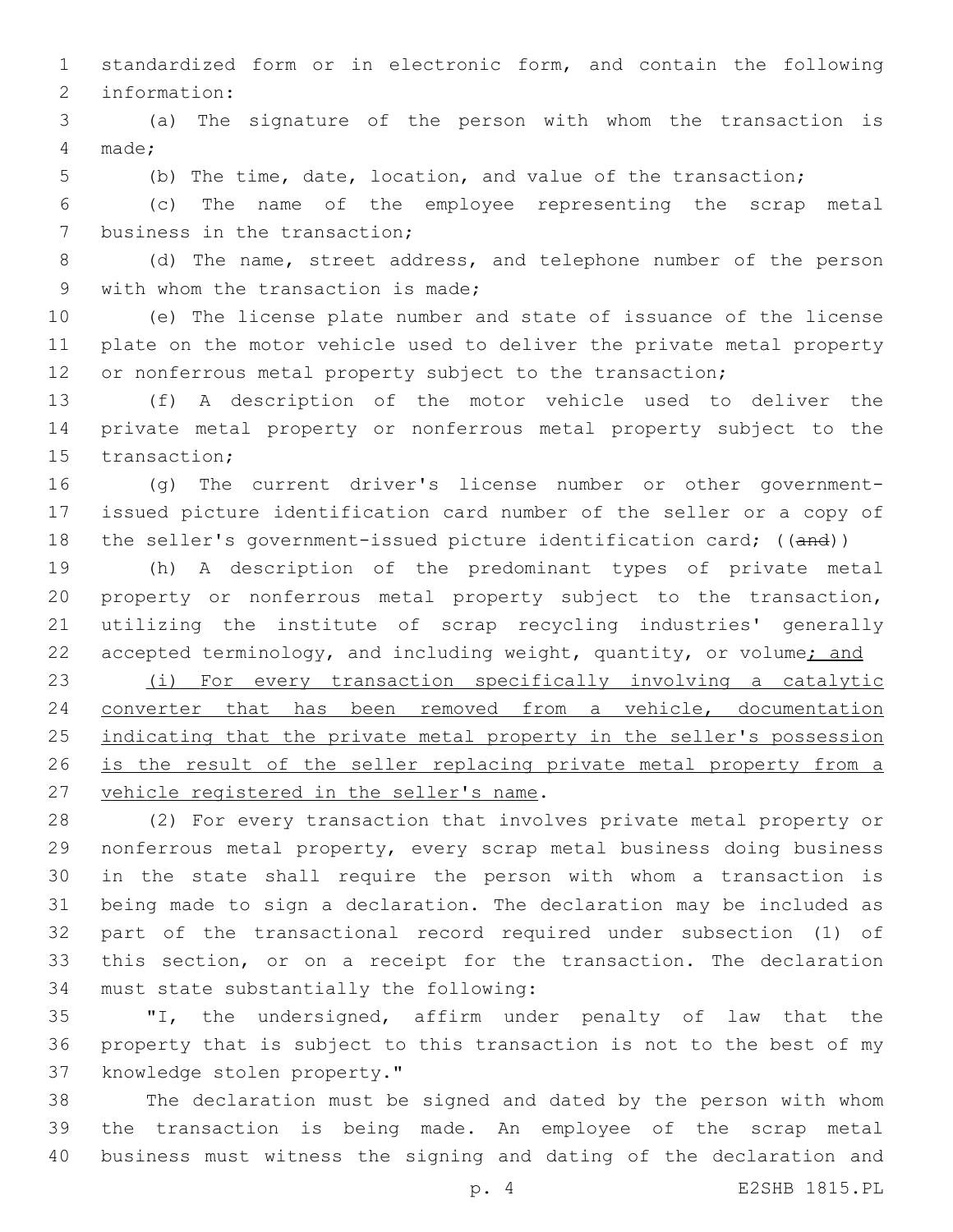sign the declaration accordingly before any transaction may be 2 consummated.

 (3) The record and declaration required under this section must be open to the inspection of any commissioned law enforcement officer of the state or any of its political subdivisions at all times during the ordinary hours of business, or at reasonable times if ordinary hours of business are not kept, and must be maintained wherever that business is conducted for five years following the date of the 9 transaction.

 **Sec. 4.** RCW 19.290.030 and 2013 c 322 s 6 are each amended to read as follows:11

 (1) No scrap metal business may enter into a transaction to purchase or receive private metal property or nonferrous metal property from any person who cannot produce at least one piece of current government-issued picture identification, including a valid driver's license or identification card issued by any state.

 (2) No scrap metal business may purchase or receive private metal property or commercial metal property unless the seller: (a) Has a commercial account with the scrap metal business; (b) can prove ownership of the property by producing written documentation that the seller is the owner of the property; or (c) can produce written documentation that the seller is an employee or agent authorized to sell the property on behalf of a commercial enterprise.

 (3) No scrap metal business may enter into a transaction to purchase or receive metallic wire that was burned in whole or in part to remove insulation unless the seller can produce written proof to the scrap metal business that the wire was lawfully burned.

 (4)(a) No transaction involving private metal property or nonferrous metal property may be made in cash or with any person who does not provide a street address and photographic identification 31 under the requirements of RCW 19.290.020(1) (d) and (g) except as described in (b) and (c) of this subsection. The person with whom the transaction is being made may only be paid by a nontransferable check, mailed by the scrap metal business to a street address provided under RCW 19.290.020, no earlier than three days after the transaction was made. A transaction occurs on the date provided in 37 the record required under RCW 19.290.020.

 (b) A scrap metal business that is in compliance with this 39 chapter ((that)) may pay up to a maximum of \$30 in cash, stored value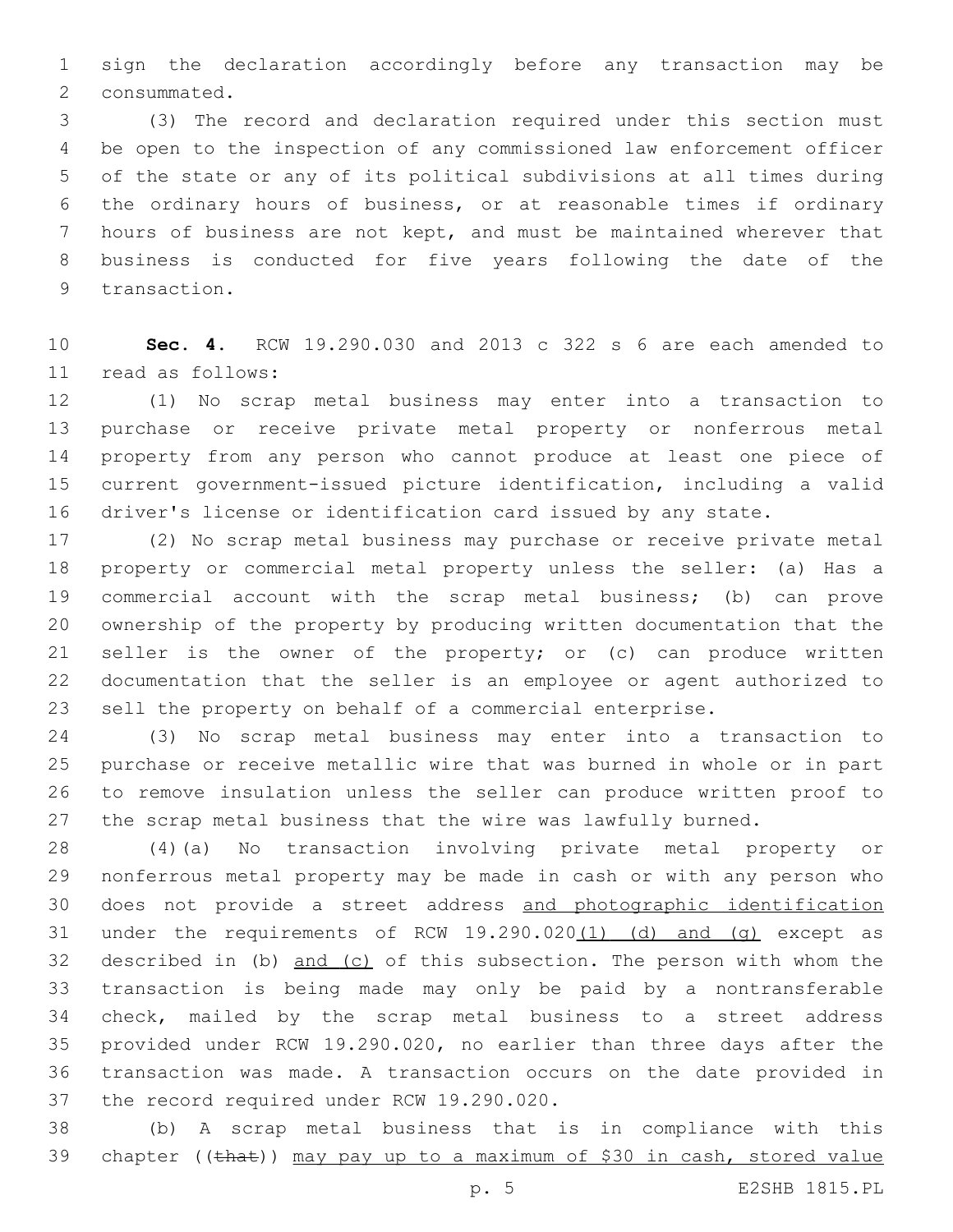1 device, or electronic funds transfer for nonferrous metal property. 2 The balance of the value of the transaction may be made by 3 nontransferable check, stored value device, or electronic funds 4 transfer at the time the transaction is made if the scrap metal 5 business digitally captures:

6 (i) A copy of one piece of current government-issued picture 7 identification, including a current driver's license or 8 identification card issued by any state; and

9 (ii) ((either)) Either a picture or video of either the material 10 subject to the transaction in the form received or the material 11 subject to the transaction within the vehicle which the material was 12 transported to the scrap metal business ( $\sqrt{r}$  may pay up to a maximum of 13 thirty dollars in cash, stored value device, or electronic funds 14 transfer. The balance of the value of the transaction may be made by 15 nontransferable check, stored value device, or electronic funds 16 transfer at the time the transaction is made. A scrap metal 17 business's usage of video surveillance shall be sufficient to comply 18 with this subsection (4)(b)(ii) as long as the video captures the 19 material subject to the transaction. A digital image or picture taken 20 under this subsection must be available for two years from the date 21 of transaction, while a video recording must be available for thirty  $22 \frac{days}{)$ .

23 (c) Payment to individual sellers of private metal property as 24 defined in this chapter may not be made at the time of the 25 transaction and shall not be paid earlier than three business days 26 after the transaction was made. Records of payment for private metal 27 property as defined in this chapter must be kept in the same file or 28 record as all records collected under this subsection and retained 29 and be available for review for two years from the date of the 30 transaction.

31 (5)(a) A scrap metal business's usage of video surveillance shall 32 be sufficient to comply with subsection (4)(b)(ii) of this section so 33 long as the video captures the material subject to the transaction.

34 (b) A digital image or picture taken under this section must be 35 available for two years from the date of transaction, while a video 36 recording must be available for 30 days.

37 (6) No scrap metal business may purchase or receive beer kegs 38 from anyone except a manufacturer of beer kegs or licensed brewery.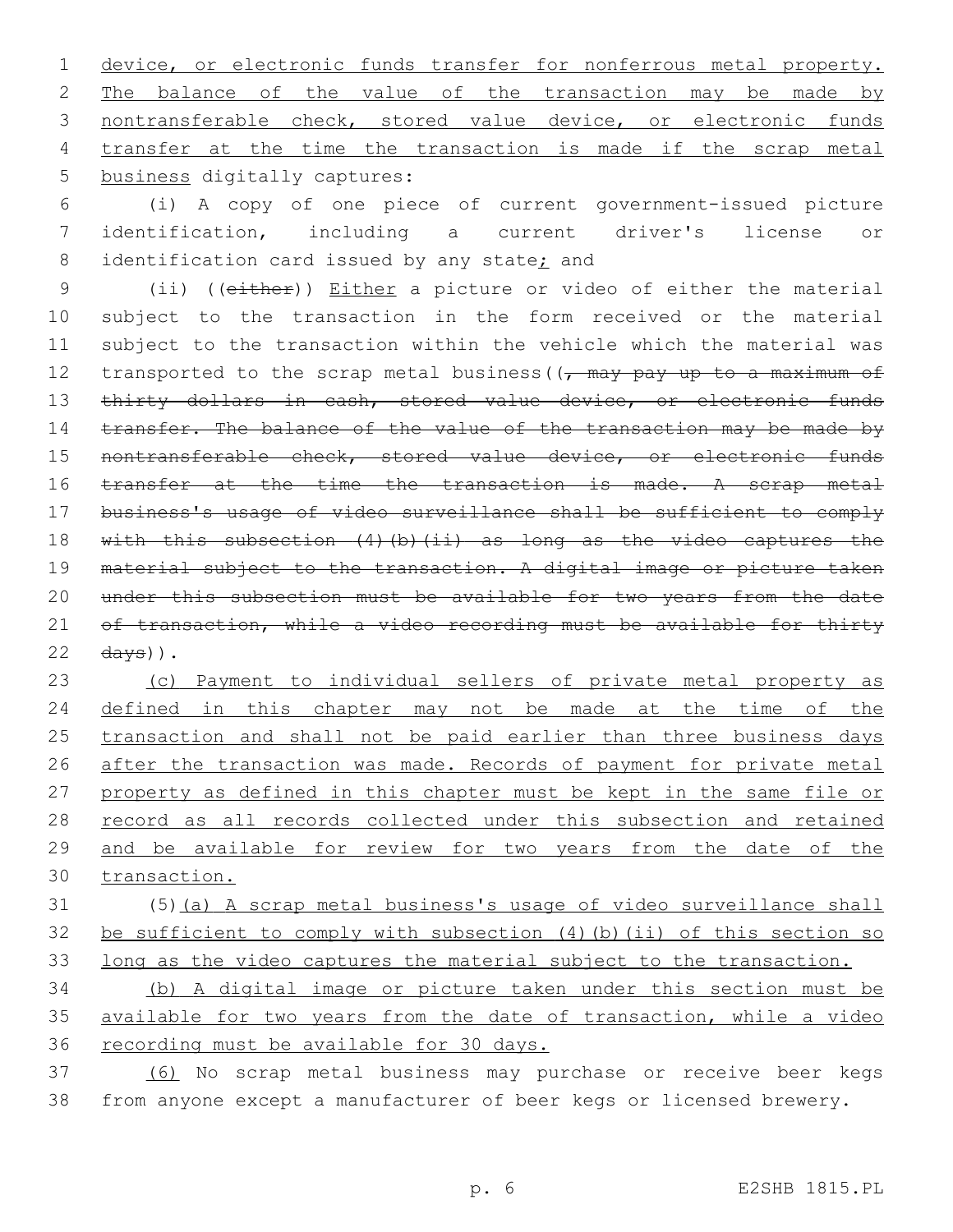**Sec. 5.** RCW 19.290.070 and 2013 c 322 s 10 are each amended to 2 read as follows:

(1) It is a gross misdemeanor under chapter 9A.20 RCW for:

 (((1))) (a) Any person to deliberately remove, alter, or obliterate any manufacturer's make, model, or serial number, personal identification number, or identifying marks engraved or etched upon an item of private metal property, nonferrous metal property, or commercial metal property in order to deceive a scrap metal business;

 $((2))$   $(b)$  Any scrap metal business to enter into a transaction to purchase or receive any private metal property, nonferrous metal property, or commercial metal property where the manufacturer's make, model, or serial number, personal identification number, or identifying marks engraved or etched upon the property have been deliberately and conspicuously removed, altered, or obliterated;

15  $((+3+))$  (c) Any person to knowingly make, cause, or allow to be made any false entry or misstatement of any material matter in any 17 book, record, or writing required to be kept under this chapter;

18  $((44))$   $(d)$  Any scrap metal business to enter into a transaction to purchase or receive private metal property, nonferrous metal property, or commercial metal property from any person under the age 21 of ((eighteen)) 18 years or any person who is discernibly under the 22 influence of intoxicating liquor or drugs;

 $((+5+))$  (e) Any scrap metal business to enter into a transaction to purchase or receive private metal property, nonferrous metal property, or commercial metal property with anyone whom the scrap metal business has been informed by a law enforcement agency to have been convicted of a crime involving drugs, burglary, robbery, theft, or possession of or receiving stolen property, manufacturing, delivering, or possessing with intent to deliver methamphetamine, or possession of ephedrine or any of its salts or isomers or salts of isomers, pseudoephedrine or any of its salts or isomers or salts of isomers, or anhydrous ammonia with intent to manufacture methamphetamine within the past four years whether the person is acting in his or her own behalf or as the agent of another;

35 (((+6))) (f) Any person to sign the declaration required under RCW 19.290.020 knowing that the private metal property or nonferrous metal property subject to the transaction is stolen. The signature of a person on the declaration required under RCW 19.290.020 constitutes evidence of intent to defraud a scrap metal business if that person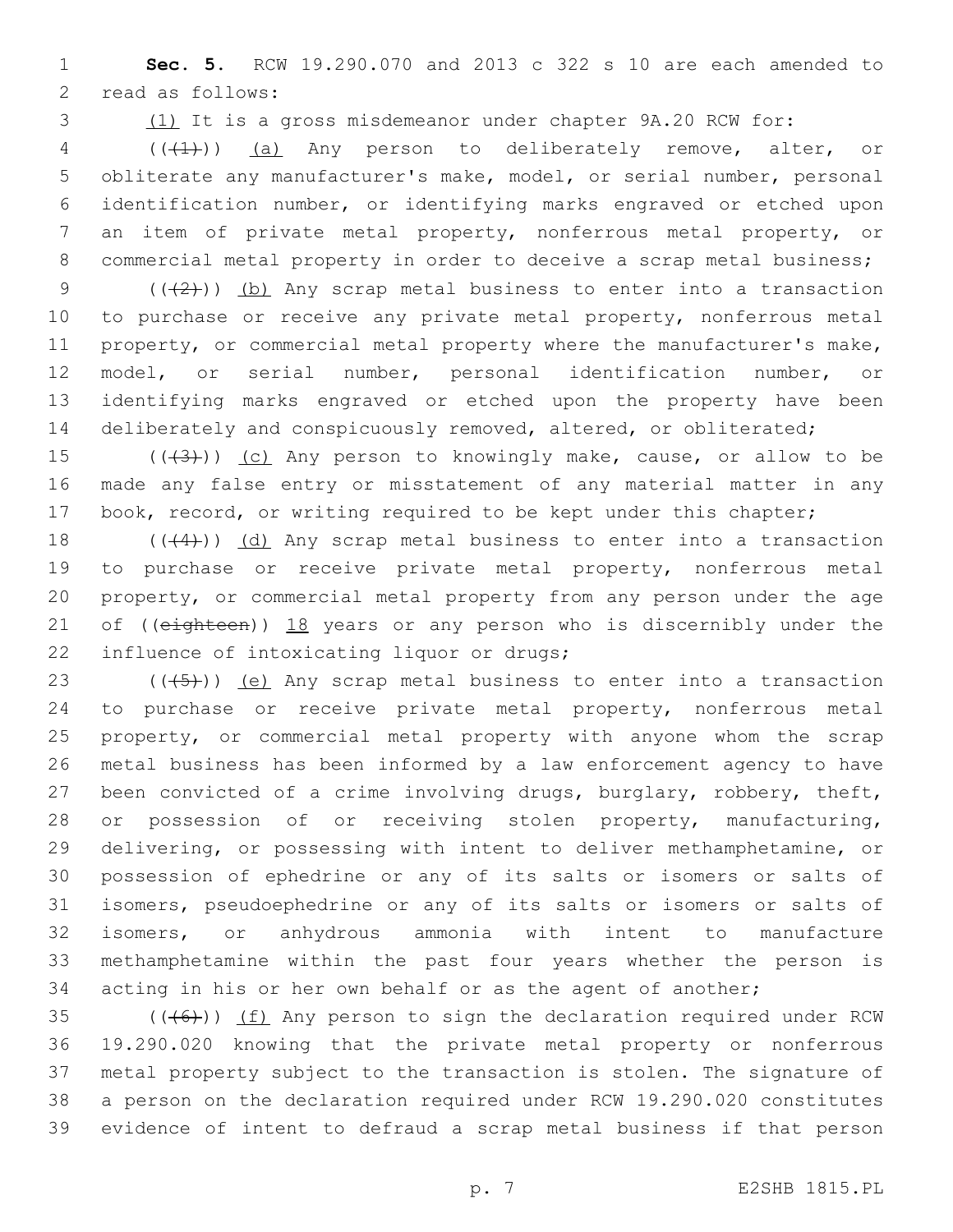is found to have known that the private metal property or nonferrous metal property subject to the transaction was stolen;

 ( $(\overline{+7})$ ) (g) Any scrap metal business to possess private metal property or commercial metal property that was not lawfully purchased or received under the requirements of this chapter;

6  $((+8))$  (h) Any scrap metal business to engage in a series of 7 transactions valued at less than ((thirty dollars)) \$30 with the same seller for the purposes of avoiding the requirements of RCW 9 19.290.030(4); or

 $((+9+))$  (i) Any person to knowingly make a false or fictitious oral or written statement or to furnish or exhibit any false, fictitious, or misrepresented identification, with the intent to deceive a scrap metal business as to the actual seller of the scrap 14 metal.

 (2) Notwithstanding any fines imposed as part of the sentence 16 under this section, each offense is punishable by a \$1,000 fine per catalytic converter, 10 percent of which shall be directed to the no- buy list database program in RCW 43.43.885, and the remainder shall be directed to the Washington association of sheriffs and police chiefs solely for grants issued under RCW 36.28A.240.

 (3)(a) Facilitating the offer of used catalytic converters for sale without first verifying proof of ownership of the catalytic converter, or failing to retain verified records of ownership of used catalytic converters offered for sale for at least two years, is an unfair or deceptive act or practice or unfair method of competition 26 in the conduct of trade or commerce for purposes of the consumer protection act, chapter 19.86 RCW.

 (b) All damages awarded to the state of Washington under chapter 19.86 RCW shall be distributed as follows:

 (i) Ninety percent to the grant and training program in RCW 36.28A.240; and

 (ii) Ten percent to the no-buy list database program in RCW 43.43.885.

 NEW SECTION. **Sec. 6.** A new section is added to chapter 46.80 35 RCW to read as follows:

 Payment to individual sellers of private metal property as defined in RCW 19.290.010 may not be made at the time of the transaction and shall not be paid earlier than three business days 39 after the transaction was made.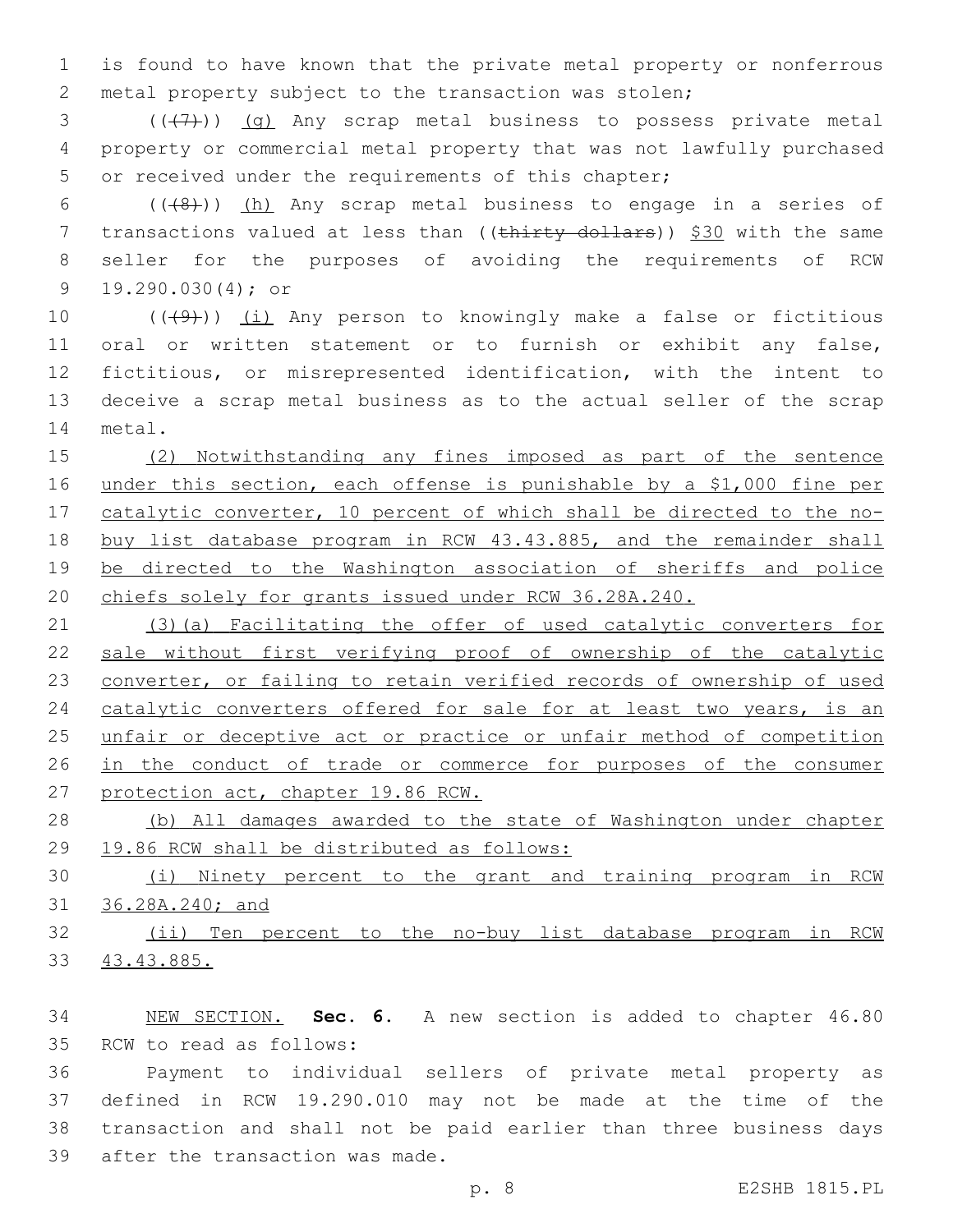No transaction involving catalytic converters may be made in cash or with any person who does not provide a street address and photographic identification. The person with whom the transaction is being made may only be paid by a nontransferable check, mailed by the licensed auto wrecker to a street address recorded according to RCW 46.80.080, no earlier than three days after the transaction was made. A transaction occurs on the date provided in the record required 8 under RCW 46.80.080.

 **Sec. 7.** RCW 46.80.080 and 1999 c 278 s 2 are each amended to 10 read as follows:

 (1) Every vehicle wrecker shall maintain books or files in which the wrecker shall keep a record and a description of:

 (a) Every vehicle wrecked, dismantled, disassembled, or 14 substantially altered by the wrecker; and

15 (b) Every major component part, including catalytic converters, acquired by the wrecker; together with a bill of sale signed by a seller whose identity has been verified and the name and address of the person, firm, or corporation from whom the wrecker purchased the vehicle or part. Major component parts other than cores shall be further identified by the vehicle identification number of the 21 vehicle from which the part came.

 (2) The record shall also contain the following data regarding the wrecked or acquired vehicle or vehicle that is the source of a 24 major component part, including catalytic converters, other than a 25 core:

 (a) The certificate of title number (if previously titled in this 27 or any other state);

28 (b) Name of state where last registered;

(c) Number of the last license number plate issued;

30 (d) Name of vehicle;

 (e) Motor or identification number and serial number of the 32 vehicle;

33 (f) Date purchased;

34 (g) Disposition of the motor and chassis;

 (h) Yard number assigned by the licensee to the vehicle or major component part, which shall also appear on the identified vehicle or 37 part; and

(i) Such other information as the department may require.

p. 9 E2SHB 1815.PL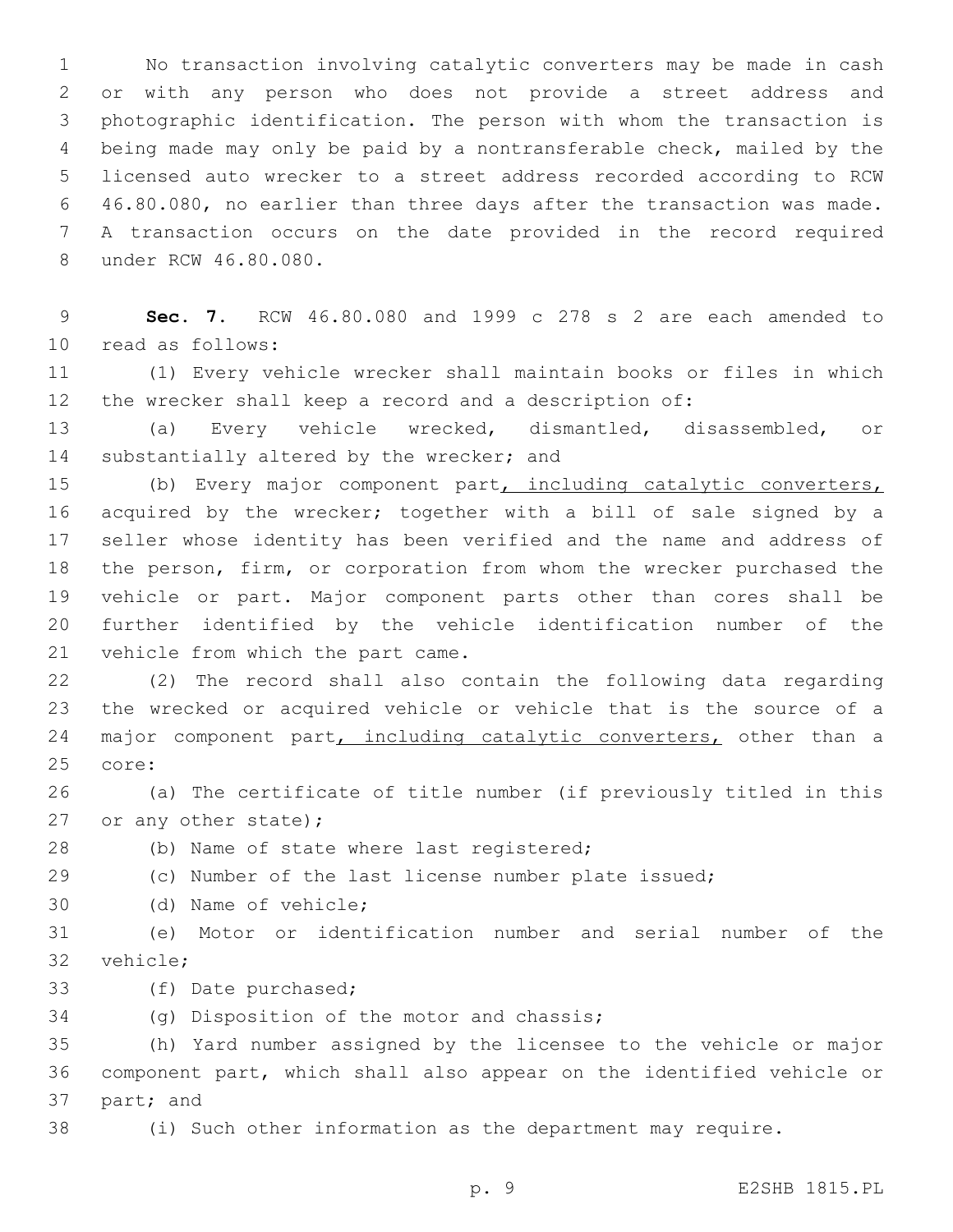(3) The records shall also contain a bill of sale signed by the 2 seller for other minor component parts, including catalytic converters, acquired by the licensee, identifying the seller by name, 4 address, and date of sale.

 (4) The records shall be maintained by the licensee at his or her established place of business for a period of three years from the 7 date of acquisition.

 (5) The record is subject to inspection at all times during regular business hours by members of the police department, sheriff's office, members of the Washington state patrol, or officers or 11 employees of the department.

 (6) A vehicle wrecker shall also maintain a similar record of all disabled vehicles that have been towed or transported to the vehicle wrecker's place of business or to other places designated by the owner of the vehicle or his or her representative. This record shall specify the name and description of the vehicle, name of owner, number of license plate, condition of the vehicle and place to which 18 it was towed or transported.

(7) Failure to comply with this section is a gross misdemeanor.

 **Sec. 8.** RCW 36.28A.240 and 2013 c 322 s 24 are each amended to 21 read as follows:

22 (1) ((When funded)) To the extent funds are appropriated, the Washington association of sheriffs and police chiefs shall 24 ((establish)) develop a comprehensive state law enforcement strategy targeting metal theft in consultation with the criminal justice training commission, including:

 (a) Development of best practices for targeting illegal purchasers and sellers involved in metal theft, with specific 29 enforcement focus on catalytic converter theft;

 (b) Strategies for development and maintenance of relationships between local law enforcement agencies and licensed scrap metal 32 recyclers, including recommendations for scheduled or regular interactions, with a focus on deterring unlawful purchases and identifying individuals suspected of involvement in unlawful metal theft and individuals who attempt to conduct a transaction while under the influence of controlled substances; and

 (c) Establishment of a grant and training program to assist local law enforcement agencies in the support of special enforcement ((emphasis)) targeting metal theft. Grant applications shall be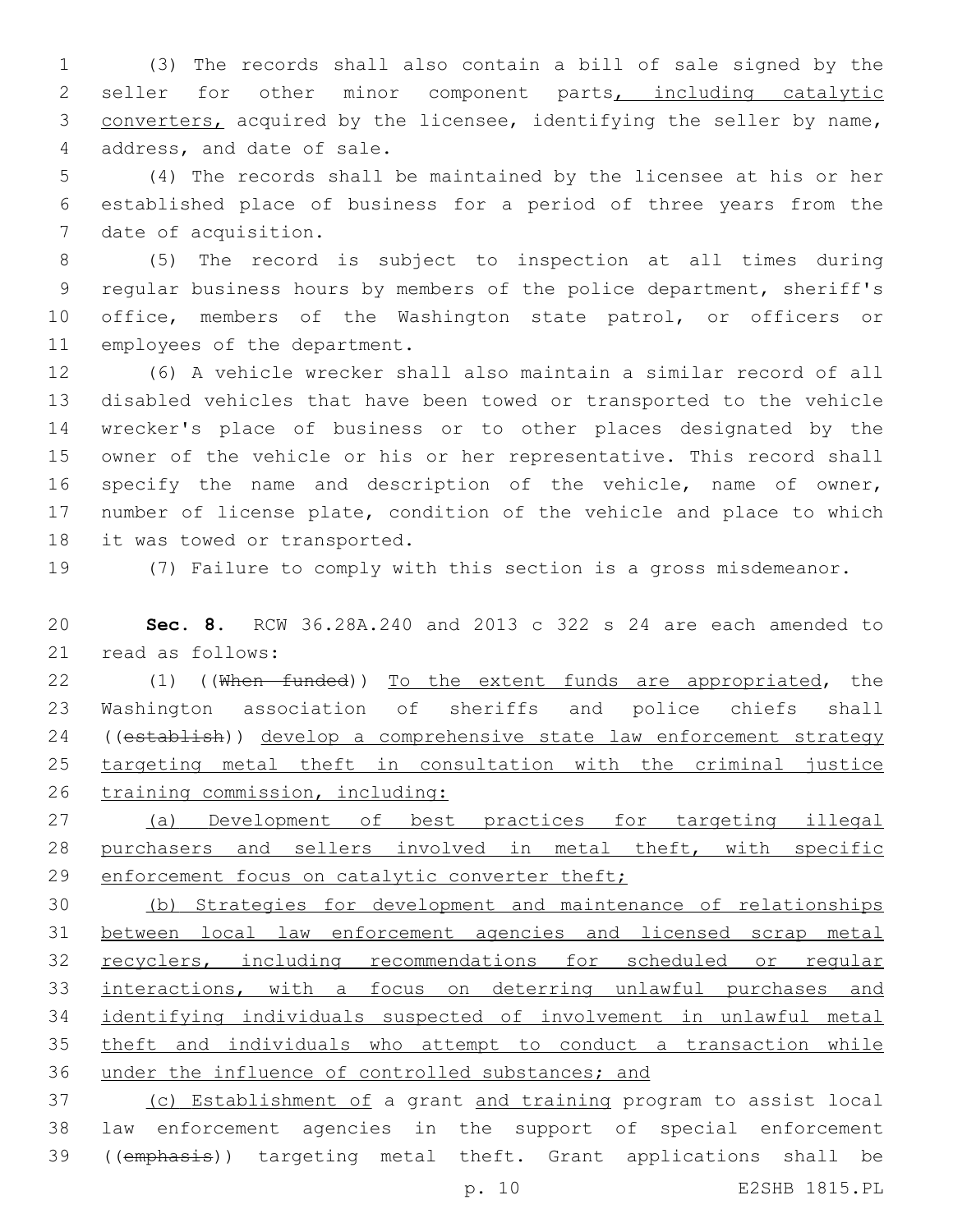1 reviewed ((and awarded through peer review panels)) by the Washington 2 association of sheriffs and police chiefs in consultation with other 3 appropriate entities, such as those involved in enforcement against 4 metal theft. Grant applicants with a demonstrated increase in metal 5 theft over the previous 24 months are encouraged to ((utilize 6 multijurisdictional efforts)) focus solely on metal theft and 7 unlawful purchasing and selling of unlawfully obtained metal in their 8 jurisdiction, but may coordinate with other jurisdictions.

(2) Each grant applicant shall:9

10 (a) Show a significant metal theft problem in the jurisdiction or 11 jurisdictions receiving the grant;

12 (b) ((Verify that grant awards are sufficient to cover increased 13 investigation, prosecution, and jail costs;

14 (c) Design)) Propose an enforcement program that best suits the 15 specific metal theft problem in the jurisdiction ((or jurisdictions 16 receiving the grant)), including the number of enforcement stings to 17 be conducted under the program;

18 (((d)) (c) Demonstrate community coordination focusing on 19 prevention, intervention, and suppression; and

20  $((+e))$   $(d)$  Collect data on performance, including the number of 21 enforcement stings to be conducted.

22 (3) ((The cost of administering the grants shall not exceed sixty 23 thousand dollars, or three percent of appropriated funding, whichever 24 is greater.

 $(4)$ )) Grant awards may not be used to supplant preexisting 26 funding sources for special enforcement targeting metal theft.

27 **Sec. 9.** RCW 43.43.885 and 2013 c 322 s 31 are each amended to 28 read as follows:

29 (1) Beginning on July 1, 2014, ((when funded)) to the extent 30 funds are appropriated, the Washington association of sheriffs and 31 police chiefs shall implement and operate an ongoing electronic 32 statewide no-buy list database program.

33 (2) The database must be made available on a secured network or 34 website.

 (3) The no-buy list database program shall allow for any scrap metal business to enter a customer's name and date of birth into the database. The database must determine if the customer pursuing the transaction with the scrap metal business has been convicted in Washington of any crime involving burglary, robbery, theft, or

p. 11 E2SHB 1815.PL